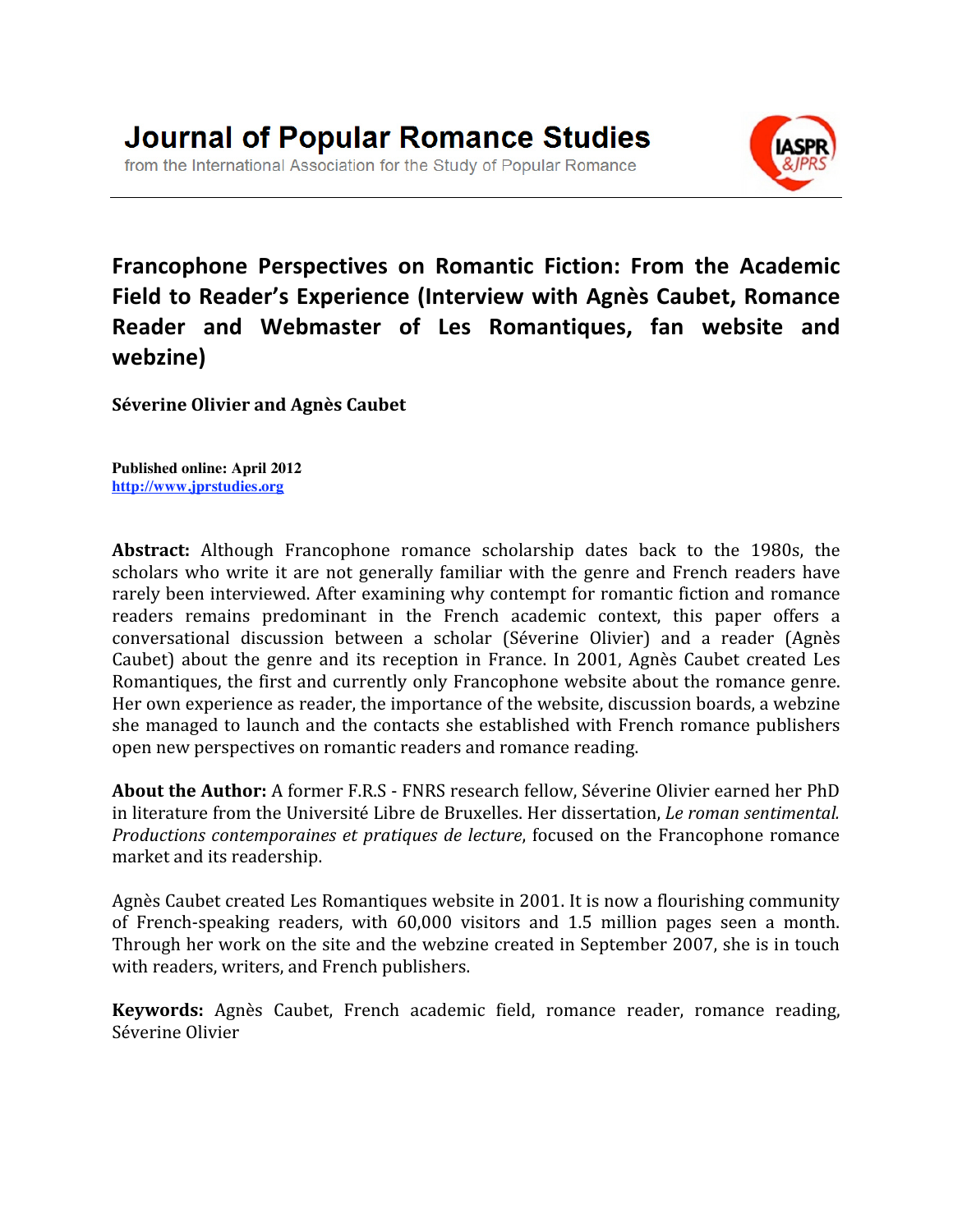Although Francophone romance scholarship dates back to the 1980s, the scholars who write it are not generally familiar with the genre. They identify romantic fiction exclusively with Harlequin category romances or Barbara Cartland's romance novels, and when they try to understand romance readers and why they read romantic fiction, Francophone romance scholars are, with few exceptions, condescending and partial. In the words of one scholar, they try to explain "why romance readers read what they shouldn't read"
(Bettinotti
1998,
173).
Despite
the
ethnographic
model
offered
by
Janice
Radway
and others, French readers have rarely been interviewed. This paper will examine why contempt
for
romantic
fiction
and
for
romance
readers
remains
predominant
in
the
French academic
field,
bringing
to
light
the
differences
between
the
dominant
construction
of
the genre
 and
 its
 readership
 in
 the
 French
 critical
 context
 and
 romance
 readers'
 own perceptions of the books they like to read. One particular reader's experience will be central:
that
of
Agnès
Caubet,
Webmaster
of
lesromantiques.com.
In
2001,
Caubet
created the first and currently only Francophone website about the romance genre. It is a flourishing community of French-speaking (mostly romance) readers, with 60,000 visitors and
 1.5
 million
 pages
 viewed
 a
 month.
 Although
 she
 is
 not
 "representative"
 of
 all
 the romance readers, her own experience as reader, the importance of the website, discussion boards, and webzine she managed to launch, and the contacts she established with French romance publishers open new perspectives on romantic readers and romance reading, in France
and,
potentially,
elsewhere.

## **Romantic
Fiction
and
the
French
Academic
Field**

Since
the
1980s,
when
the
first
Harlequin
novels
were
translated
into
French,
only
a dozen
 Quebec
 and
 French
 monographs
 about
 romantic
 fiction
 have
 been
 published
 (See Spehner and RomanceWiki). Even though the French-speaking romance market is smaller than the English-speaking one, this is a small number of studies in comparison with Anglophone scholarship. To situate Caubet's experiences as reader and editor, this paper will first go back over the construction of Francophone romance criticism: it will outline the dominant views about romance readers and romance reading in the academic field, underline
 how
 Francophone
 scholars
 generally
 consider
 popular
 romance
 readers,
 and explain
why
condescension
remains
predominant.

Harlequin published its first romance novels in French in 1978. Scholars in Quebec and
 France
 soon
 took
 an
 interest
 in
 the
 genre,
 especially
 in
 Harlequin
 romance
 novels written in, or more often translated into, French (see Cadet; Graner; Helgorsky 1985 and 1987; Richaudeau; Rihoit). As a rule, they analyzed these texts through the lens of narratology, *i.e.* Genette and Greimas's theories of narrative discourse. In 1983 a special issue of Études Littéraires, followed by La Corrida de l'amour: le roman Harlequin, edited by Julia Bettinotti, defined and described the narrative "formula" and standard characters of Harlequin novels. In these accounts, five narrative steps—still often quoted in French studies—characterize category romances: the meeting (la rencontre), the conflict (la confrontation
polémique),
the
seduction
(la
séduction),
the
confession
of
love
(la
révélation de
l'amour),
and
the
wedding
(le
mariage).
These
approaches
to
romantic
fiction
developed out of real curiosity and these essays are never disdainful of the genre. But the 1980s were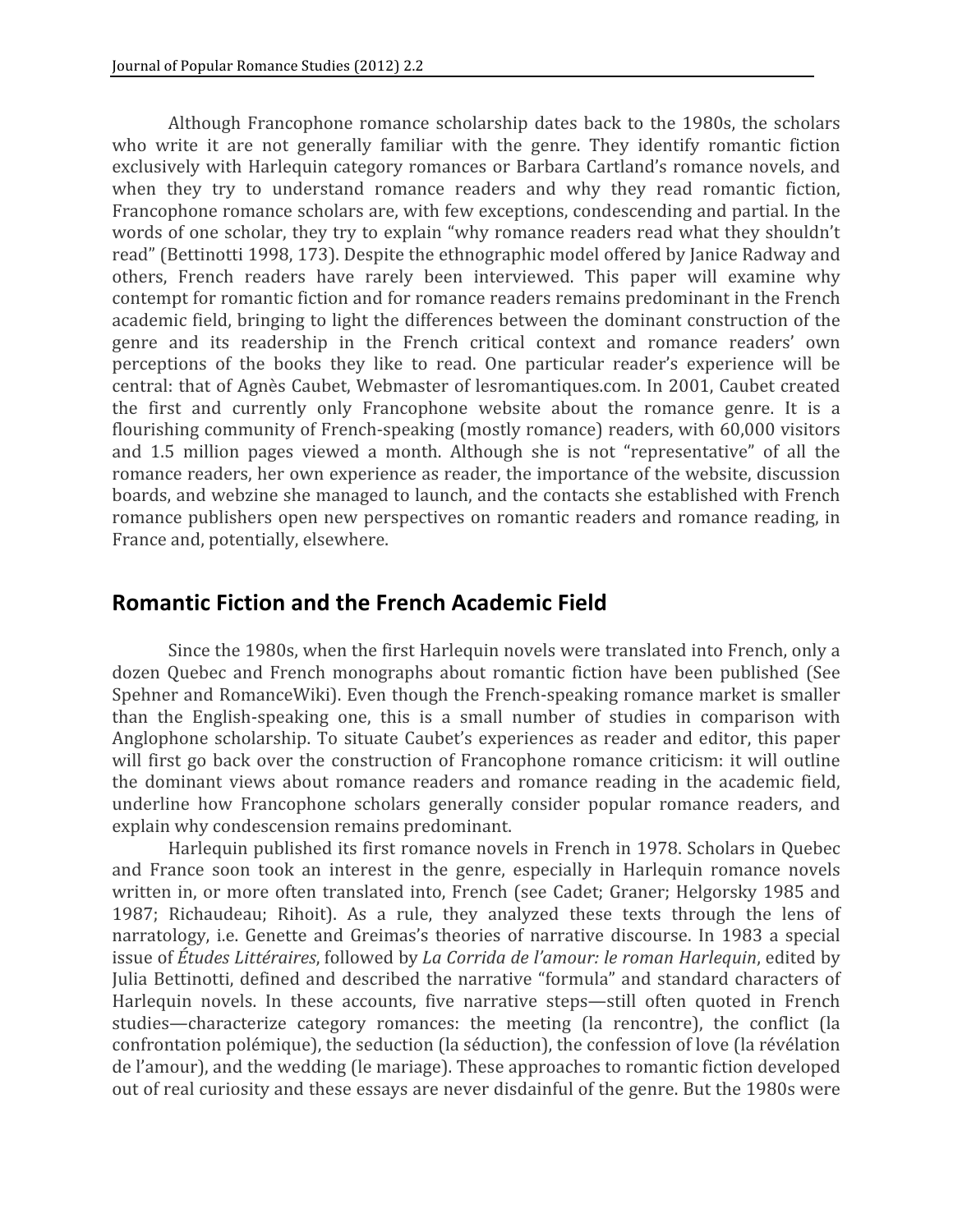also
 years
 of
 condemnation.
 According
 to
 Michelle
 Coquillat
 and
 her
 feminist *Romans*  d'amour, romantic fiction develops and illustrates a "psychology of dependence and submission": the heroine would be tamed and humiliated by a brutal hero. Coquillat identified romantic fiction (in fact, a very few Harlequin romances and some books by the early  $20<sup>th</sup>$  century Catholic author "Delly"[1]) as dangerous novels for readers who were assumed
to
be
naïve
and
socially
poor
women.
Her
essay
crystallized
the
condemnations
of romance fiction. Outdated, this essay is nevertheless interesting, since the condemnations Coquillat
expressed
continue
to
influence
the
Francophone
academic
field.

By the end of the 1980s, new horizons began to open. After the first and so-far only Francophone conference entirely dedicated to the genre, held in Limoges in 1989, the number
of
essays
and
articles
increased:
some
Francophone
scholars
tried
to
examine
the so-called "paraliterature" (la "paralittérature") without prejudice, at times pursuing questions
posed
during
 the
Limoges
conference
by
Ellen
Constans.
But
although
scholars' approaches changed, their use of the word "paraliterature" to describe romantic fiction continued
 to
imply
a
hierarchic
vision
of
 the
literary
 field:
one
in
which
popular
romance novels could not be assimilated to "Literature." (After all, "para" literally means "close by" or
"next
to,"
and
"paraliterature"
is
implicitly
inferior
to
what
it
cannot
simply *be*.)
A
more significant departure from scholarly precedent came in 1991, when Bruno Péquignot published *La
relation
amoureuse:
Analyse
sociologique
du
Roman
Sentimental
Moderne*, the first (and so far only) French sociological essay focusing on romance readers: specifically, readers
 of
 Harlequin
 novels.
 According
 to
 Péquignot,
 category
 romances
 describe
 an initiatory
quest
and
represent
for
readers
a
guide
to
the
ideal
relationship.
Romantic
fiction illustrates a dream, a utopia wherein a man and a woman, both equal, finally communicate. To
understand
the
readers
who
were
drawn
to
this
utopian
quest,
Péquignot
interviewed female romance readers he met on trains between Lyon and Grenoble. They were in their thirties,
employed,
married
and
generally
ashamed
of
the
books
they
read.

As the first attempt to understand French romance readers, Péquignot's essay remains
important
in
 romance
academic
 history.
Unfortunately
Péquignot
 did
 not
 record or
transcribe
his
interviews
with
readers,
leaving
subsequent
scholars
to
wonder
what
the role of this scholar was in potentially altering readers' discourse about their reading. Moreover, since *La relation amoureuse* is the only essay in French about French-speaking romance
readers,
and
since
it
focused
on
Harlequin
readers,
the
information
we
have
about French romance readership exclusively concerns readers of category and contemporary romance novels. This reinforces the assumption, in the Francophone academic field, that all popular
 romance
 fiction
 can
 be
identified
with
Harlequin
 romance
 fiction,
 and
 especially with the novels published in a single category line, Harlequin Presents. Scholars generally are not aware that single-title romances and multiple romance subgenres exist, and they have generally failed to take an interest in the range of romantic fiction published by one of Harlequin's
most
important
competitors
in
the
French
market,
J'ai
lu.

I'ai lu entered the French romance market in 1991, translating into French what Harlequin did not: Anglophone historical romance novels. The decision to focus on these texts was strategic and market-driven. In the 1980s, when Harlequin entered the French market, many publishing houses published romance novels but Harlequin, with its American and English category romances and its commercial strategies, rapidly overshadowed
 its
 competitors.
 Rather
 than
 directly
 competing
 with
 the
 international conglomerate, I'ai lu left the translation of contemporary category romances to Harlequin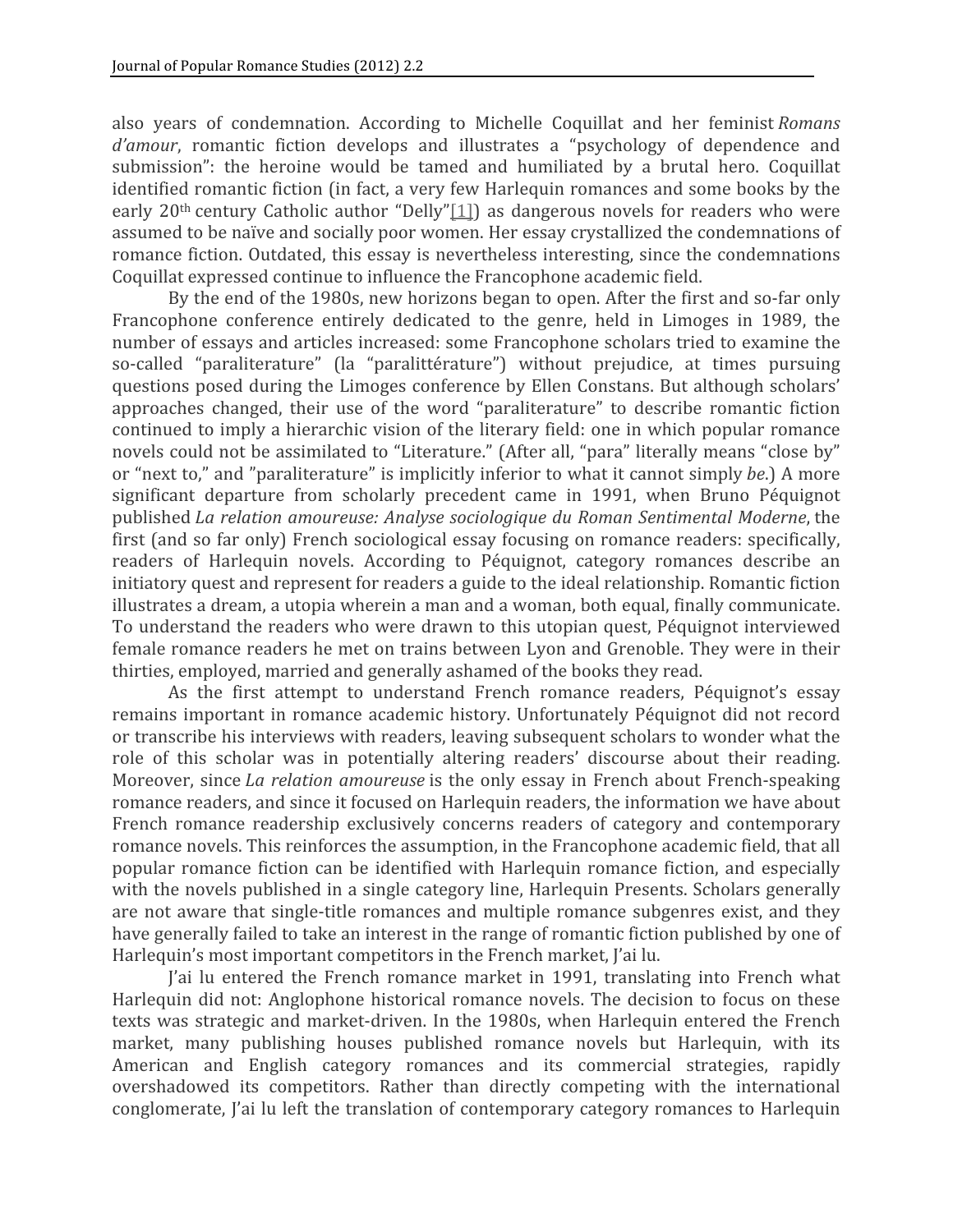and focused instead on historical single-title romances, building its historical line "Aventures et Passions" on such titles as Jude Deveraux's The Velvet Promise (Les yeux de *velours*) or
Johanna
Lindsey's *So
Speaks
the
Heart* (*Esclave
et
châtelaine*).

Despite this surge in Francophone romance publishing by l'ai lu, in the 1990s academic essays continued to focus on Harlequin or on specific French writers like Delly, Max du Veuzit or Magali<sup>[2]</sup> (Bettinotti and Noizet; Paulvé and Guérin). Many books published
on
romantic
fiction
in
the
1990s
condemned
the
genre.
Category
romances
were perceived
to
reinforce
patriarchy
and
were
considered
as
an
ideologically
dangerous
fiction for female readers, even though readers were never interviewed for this research (Noizet; Préfontaine). However, after Péquignot, some scholars tried to describe the reading process.
Nicole
Robine
took
an
interest
in
the
cultural
practices
of
"young
workers"
(young adults who began working at 18 or 19), and observed that young working girls generally chose
to
read
Harlequin
novels.
According
to
Robine,
category
romances,
short
and
easy
to read, symbolize a cultural compromise for these young girls, torn between their family situation and educational background. Thus, romance reading was socially determined or, if
 romance
 readers
 didn't
 come
 from
 working
 class
 backgrounds,
 psychologically determined: according to Robine, only working class women or teenagers would be attracted
by
romantic
 fiction.
While
Nicole
Robine
presented
a
sociological
vision
of
some romance readers, Annik Houel published a psychological essay influenced by the "nurturing theory" proposed in the early 1980s by American scholar Janice Radway, in which readers are said to be drawn to texts where the romance hero nurtures the heroine like a mother, and consequently nurtures the reader, who identifies passively with the heroine. Despite these efforts to take readers seriously from sociological and psychological perspectives,
 however,
 scholars'
 prejudice
 against
 and
 disdain
 for
 the
 genre
 remained evident. Readers were repeatedly compared with drug addicts—this even happens in Houel's
essay,
alongside
the
talk
of
nurture—and
the
novels
themselves
were
considered
to be commercial product without artistic quality, written to seduce naïve teenagers and culturally
inferior
housewives.

Although
 they
 didn't
 focus
 on
 romance
 readership,
 the
 2000s
 saw
an
evolution
in the reception of the novels themselves. In her 2000 study *Parlez-moi d'amour: Le roman* sentimental: des romans grecs aux collections de l'an 2000, for example, Ellen Constans tried to link romance novels with the French literary canon, comparing some of the major French
 classics
 (*Tristan
 et
 Iseult*, *La
 Princesse
 de
 Clèves*, *Le
 Diable
 au
 Corps,
 etc.*)
 with modern
 popular
 romantic
 fiction.
 Implicitly,
 of
 course,
 Constans's
work
was
also
a
major step forward in legitimating romance *readers;* alas, the deaths of Constans and Canadian scholar
Bettinotti
in
2007—both
scholars
seriously
interested
in
romance
novels—seem
to have brought an end to these more positive developments, even as romance subgenres have proliferated and evolved into new popular genres. (For example, no book has yet been published
in
French
on
chick
lit.)

In the French academic culture, which still sees the "book" as the "conservatory of cultural
 legitimacies
 and
 hierarchies"
 (Collovald
 and
 Neveu
 15),
 Francophone
 popular romance fiction has thus faced a number of distinctive challenges. A hierarchical vision continues to shape Francophone literary study, so that "high literature" (or simply "literature") remains defined by its opposition to "low literature" (or "paraliterature"); in this
 context,
 romantic
 fiction
 remains
 condemned
 as
 bad
 literature,
 both
 literarily and culturally poor. The genre is also tarred by its association with the mass market, and worse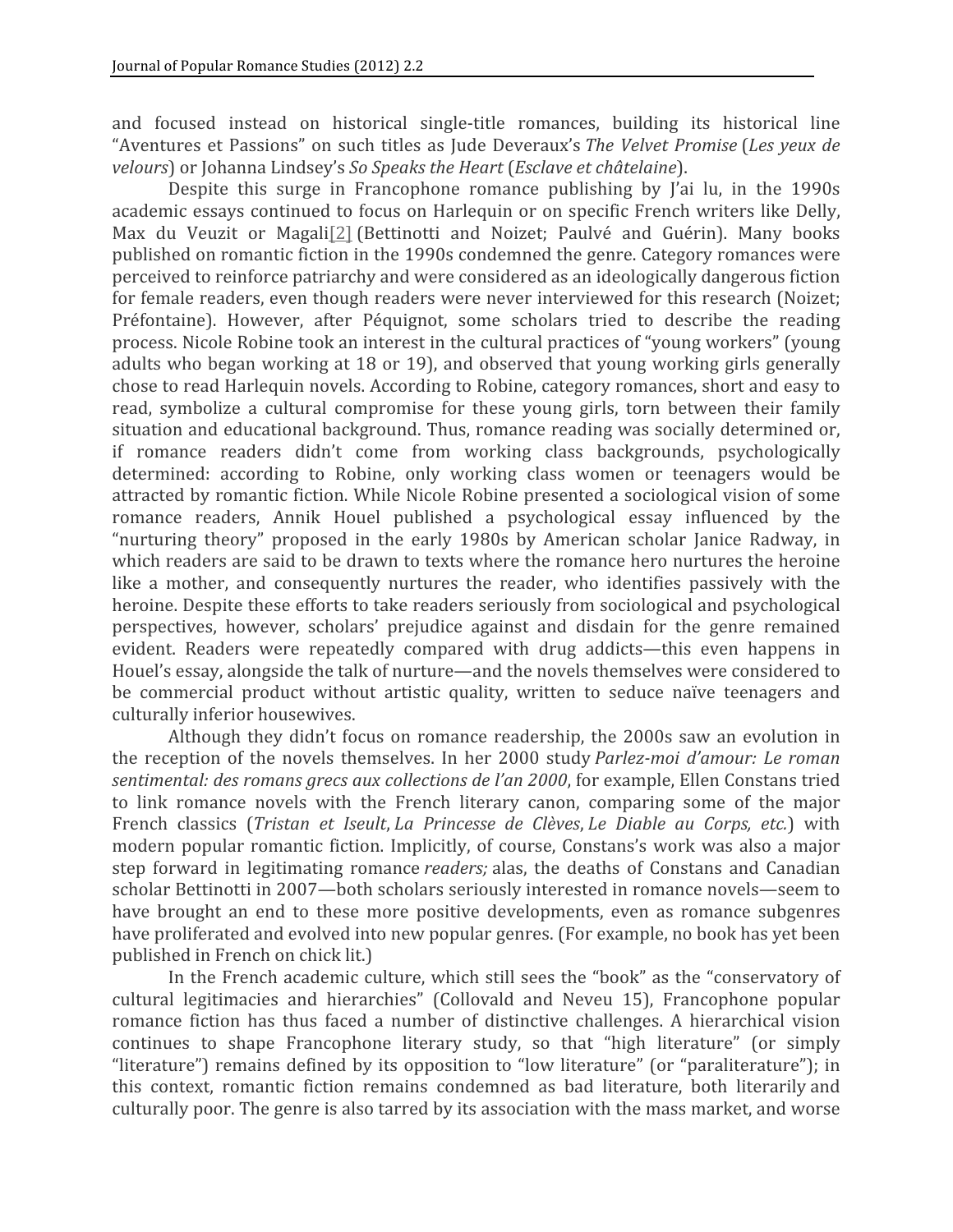still, with the *American* mass-market: there are few French authors, and publishers don't want to risk publishing an unknown French author when they can translate a famous American,
English,
or
Australian
one
at
little
cost.
The
novels
are
thus
seen
as
second‐rate imports, mass-produced on an industrial scale, without aesthetic quality or individual interest. Finally, the genre is socially disqualified since it is associated, not just with lowerclass
readers,
but
specifically
with
female
lower‐class
readers,
who
are
presumed
to
be
in need
of
scholarly
protection.
Despite
 the
work
of
Richard
Hoggart,
Michel
de
Certeau
and many others (Owen; Collovald & Neveu) which amply demonstrate that "popular" readers are not the victims of the books they like to read, romance readers are persistently characterized
as
passive
and
subject
to
ideological
manipulation.
No
wonder,
then,
that
the Francophone study of popular romance fiction continues, as a rule, to act as a sort of cultural
watchdog
or
guardian,
focused
on
the
need
to
disqualify
the
genre
and
to
denounce the
 dangers
 it
 represents.
 Romantic
 fiction
 is
 a *"mauvais
 genre"* (bad
 genre),
 linked to "mauvaise lecture" (bad reading) and to "mauvais lecteurs" (bad readers).

But are romance readers really passive and naïve? Are they really bad readers? To answer this
 question,
 I
 spoke
 with
 Agnès
 Caubet,
 founder
 and
 webmaster
 of lesromantiques.com.

## **Interview
with
Agnès
Caubet**

Born
in
1967
in
Clermont‐Ferrand,
Agnès
Caubet
attended
business
school
and
is
a computer
 trainer.
 She
 began
 reading
 category
 romances
 in
 the
 1980s
 when
 she
 was sixteen, and in the 1990s, she fell in love with historical romance. Frustrated because it was difficult to get the books she liked, let alone any information about their authors, she turned to the Internet, where she found many American websites dedicated to romantic fiction, but no comparable French site. To fill that need, in 2001 she launched "Les Romantiques"
(See http://www.lesromantiques.com).

Agnès Caubet may not be a representative Francophone romance reader—but then, representativeness
 is
 a
 problematic
 concept
 when
 speaking
 about
 romance
 readers,
 in France and elsewhere. (Were the Harlequin-reading commuters interviewed by Péquignot, the
 ones
 who
 were
 so
 ashamed
 of
 the
 books
 they
 read,
 representative?
 Not
 enough research
has
been
done
to
say.)
Certainly
her
education
and
experiences
demonstrate
that not
 all
 French
 romance readers
 are
 teenagers
 and
 desperate
 housewives
 buying
 their books at the supermarket, a persistent stereotype in French academic research and popular
media.
It
is
also
inarguable
that,
via
her
website,
Caubet
is
uniquely
positioned
to discuss the experiences of an extended Francophone readers' community; in fact, thanks to her website, she has become an interlocutor between that community and French romance publishers, able to offer to those publishers, and to *JPRS*, a variety of new perspectives about
the
genre
and
its
readers.

**Séverine Olivier**: Agnès, you are a romance reader and the Webmaster of "Les Romantiques," a French website dedicated to romantic fiction. Before answering questions about your own romance reader's experience, could you answer some questions about your *experience
as
a
Webmaster?
Why
did
you
decide
to
launch
the
website?*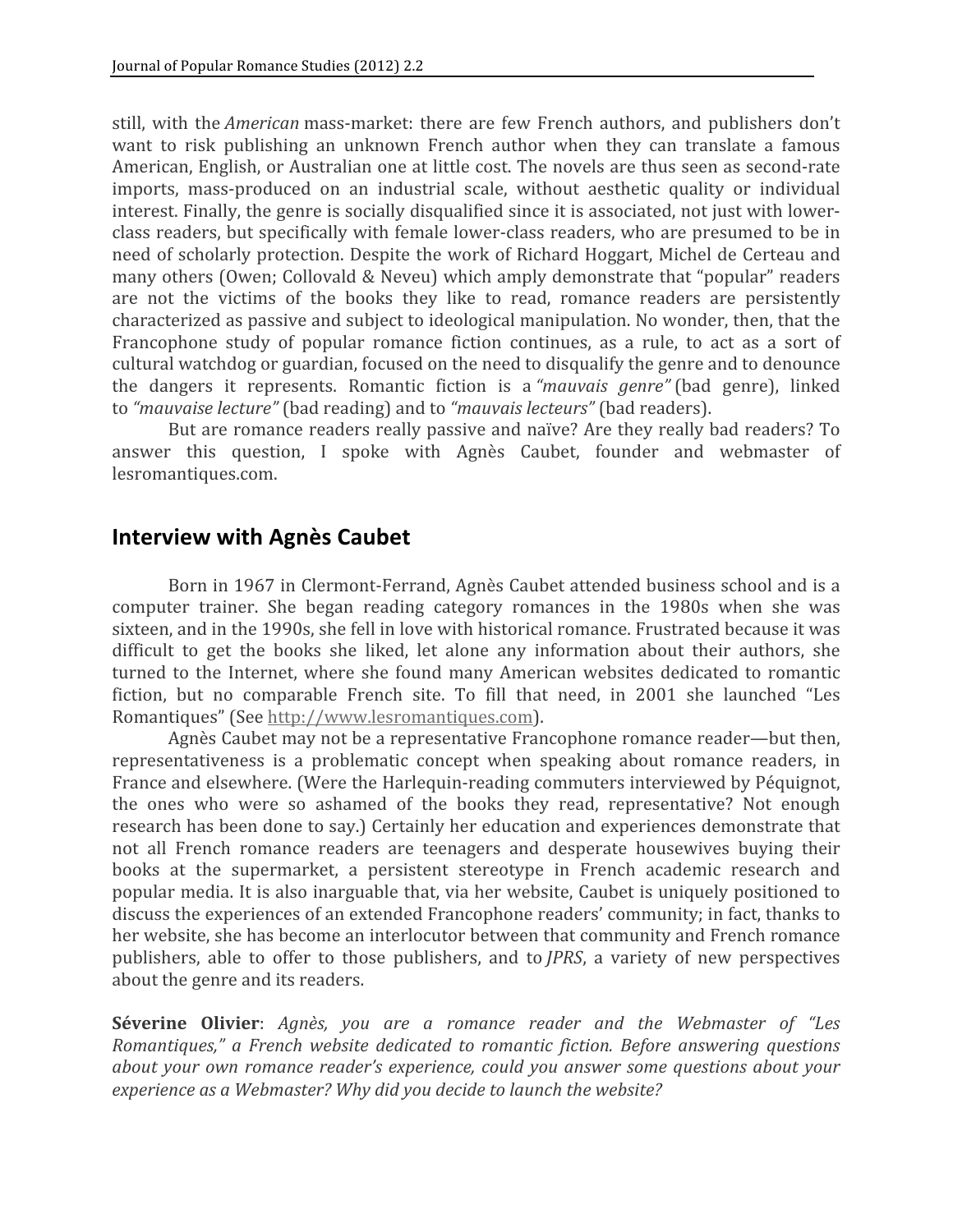Agnès Caubet: Romance reading was, for me as for many others, a very solitary hobby. It was impossible to find any information about the authors, the new releases, the sagas and sequels. That was a very frustrating experience. In Paris where I lived, I would sometimes spend an entire Saturday afternoon visiting every supermarket I could think of to find out if they had new books on their shelves. Often I found none. Did I say frustrating?

Then my husband, my newborn son, and I left the capital and went to live in a small village in southern France where there was no supermarket at all. But a big change was taking place
at
the
time:
it
was
at
the
beginning
of
the
year
2000
and
Internet
access
was
growing fast in France. So all of a sudden, I was able to buy hundreds of historical romances, the subgenre I preferred, on Amazon! Great! Except, until then I would choose my books by reading a few pages in the supermarket. Now the only thing I got was a very short back cover
blurb
that
didn't
say
a
lot.

I began surfing the Internet and found American websites such as "The Romance Reader" and
"All
About
Romance,"
that
told
me
about
the
books
I
wanted
to
read,
but
of
course
I
had to link the American title with the French one first. So I got the idea of creating a database... and why not share it on the web? There was no French website about romance, and so "Les Romantiques" was born at the beginning of 2001, initially as a buyer's guide for readers who wanted to shop on Amazon.

A
few
days
later,
I
received
an
email
that
said
more
or
less:
"Hey,
I
just
found
your
website, it's great! I thought I was the only one in France reading that kind of book. I know no other readers. Would you care to add this author? I could send you the information you need." I received a lot of these emails over the months and the site grew and grew. Then at the end of
October
2001
the
message
board
was
created

[See http://lesromantiques.yuku.com/directory]. A community of readers was building up. Until then, most of them had never been able to talk to anyone about their love of romance, and there they found other readers who understood them. It was a very exciting time for everyone. Today "Les Romantiques" is a great readers' community. In 2004 we launched our annual short story contest. And, in September 2007, we released the first issue of our monthly
webzine.

**SO** *You* know that romance readers are often embarrassed by their reading practices. Often *"alone,"
 they
 don't
 speak
 much
 about
 romance
 reading
 and
 generally
 hide
 their
 romance*  novels. So why do they access your website and why do they log in to the message board? Could you explain what makes the social network linked to your website so different? Do romance readers feel free to speak even though they generally hide their books at home and *from
their
relatives?*

AC It's exactly that. They finally find people who understand them, who won't laugh at them when they talk about the book they just read and loved. I think the main appeal of the website and its message boards is that we can talk with other readers and find new authors and new books that we will enjoy. But for some of our readers, it has also set them free.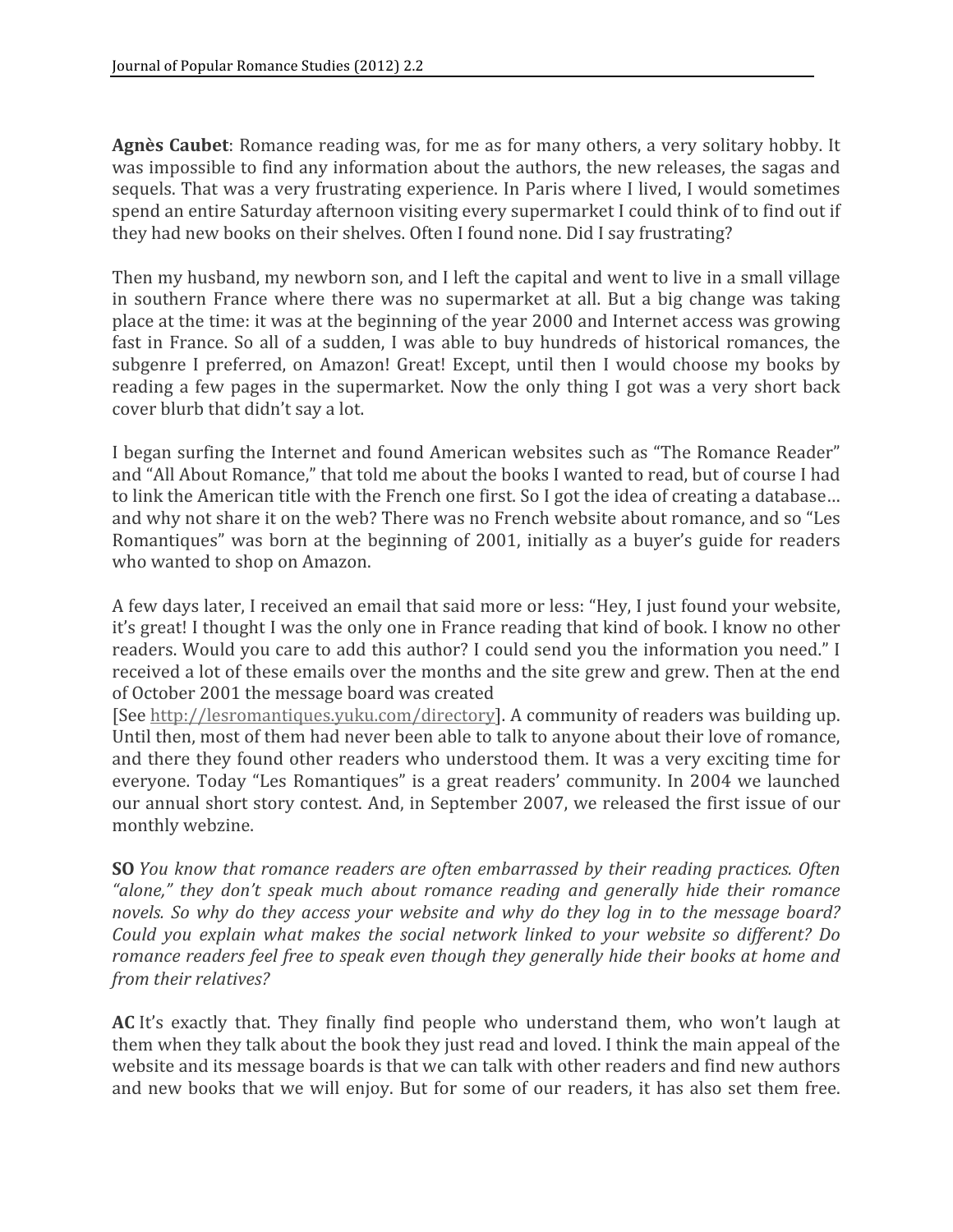They were afraid of reading on a bus, of letting their friends and family see the books they were enjoying, of saying they liked that genre. Speaking with unashamed readers has given them the strength to speak up for themselves. Seeing that they were not alone has been a kind of relief for them. They don't feel strange or silly anymore and if someone challenges their choice of literature, they have enough self-confidence now to answer them proudly.

**SO** *As a "great readers' community," does "Les Romantiques" have an impact on the French* romance market? I know readers extensively discuss publishers' practices on the website. *lines,
translations,
clinch
covers,
ebooks…*

AC Compared to the American one, the French romance market is rather small. There are only three or four publishing houses that sell romance. The ebook revolution has not reached us yet, so there are no ePublishers. The main publishing house is Harlequin. The second one is J'ai lu, with a strong historical romance line called "Aventures et Passions". l'ai lu also publishes contemporary romance, romantic suspense, paranormal romance and romantica. And then there is a fantasy and Sci-Fi publisher called Bragelonne who recently took an interest in the new paranormal romance and urban fantasy wave and publishes titles by Laurell K. Hamilton and J.R Ward. Bragelonne's original target audience was teenage boys, and by publishing paranormal romance, it aimed to target more women readers. Finally, the Presses de la Cité publish some best-selling romance authors such as Jayne
Ann
Krentz
and
Julie
Garwood,
but
they
tend
more
towards
women's
fiction.

Romance is a "bad genre" in the publishing industry as well as in the academic field in France. There are numerous publishing houses, but none would think of publishing romance
as
such,
they
think
that
having
a
romance
line
is
demeaning.
Why?
Because
it's
not literature, of course... I think this attitude comes in fact from the nineteenth century, when women were considered as having an inferior intelligence. We are interested in reading about emotions, and this alone is for many men the ultimate proof that what we read is not intellectually satisfying, just emotional garbage, inherently inferior. And even if a publisher overcame
its
prejudice
and
said:
"Hey,
women
want
to
buy
that
kind
of
thing,
why
shouldn't we give it to them and make money?", there would be another prejudiced person that wouldn't let it happen, called the bookseller. Harlequin and I'ai lu romance lines aren't sold by
booksellers
in
France,
only
by
supermarkets.
The
other
publishers
I
mentioned
have
the "good idea" not to write on their books that they are romance, so they have some space on booksellers'
shelves.

**SO** *These books are generally hardcover books or trade paperbacks. Furthermore, in order to* be sold on booksellers' shelves, Harlequin and *l'ai lu publish some of their books in trade paperback
and
hardback.*

AC But even so, there are limitations. Once I was talking with the editor who had bought the rights for *Someone to Watch Over Me* by Judith McNaught. Readers had been waiting for five years for a new Judith McNaught book, and we knew that the Presses de la Cité had bought it. Three years later, I asked the editor why they hadn't published it yet! She answered
 that
 there
was
not
enough
space
 on
 their
schedule
 (they
publish
 two
women's fictions a month, which is not a lot), so I said: "but it's Judith McNaught, can't you just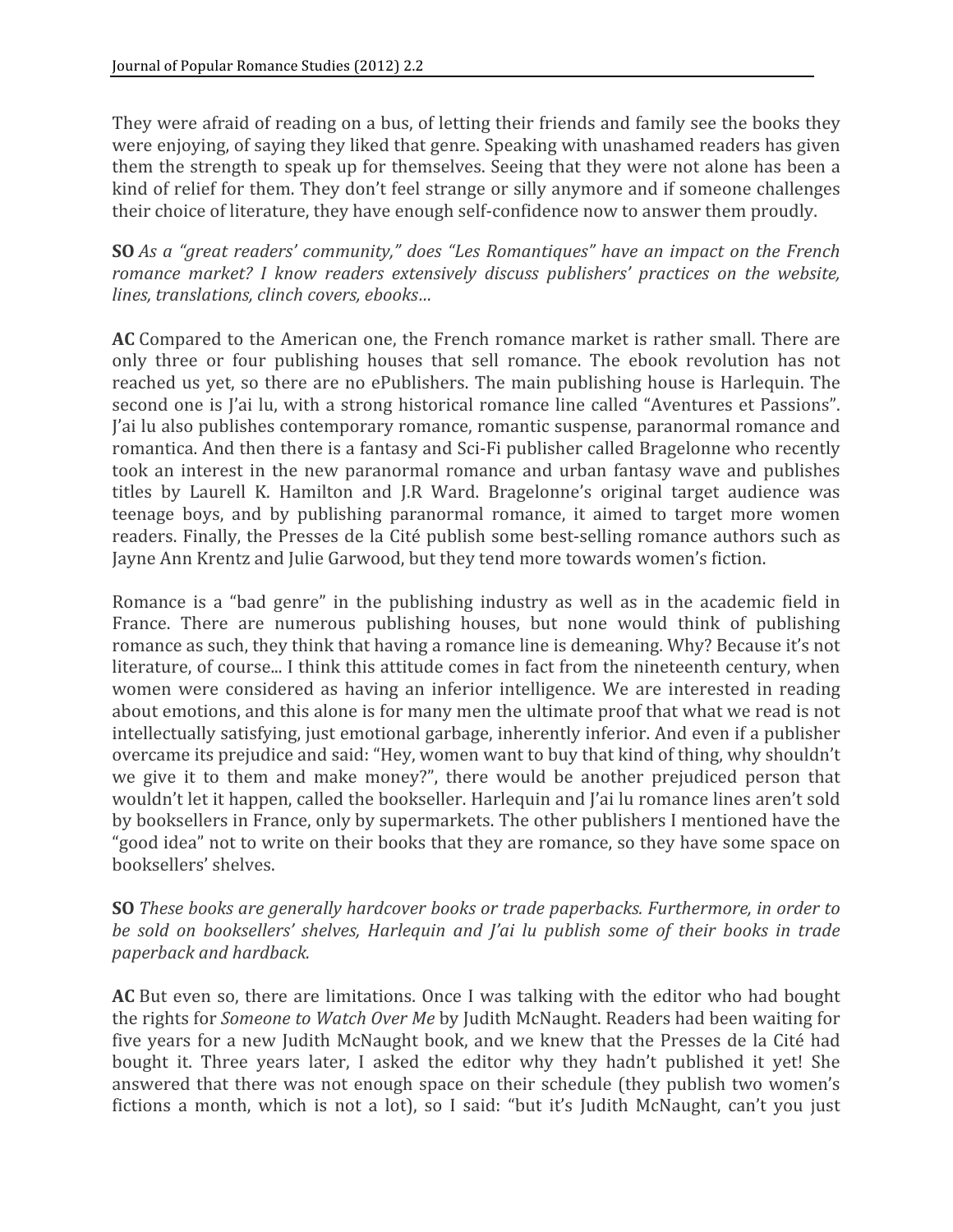publish a third book any given month, for her?" Her answer was illuminating but very sad: "Oh but we can't. The booksellers won't put it on the shelves, they have limited space for women's schlock, they don't want to be burdened with too much." That's sad, because I am quite
 sure
 women
 read
 more,
 on
 average,
 than
 men
 and
 would
 love
 to
 buy
 these
 books from those who are unwilling to put them on their shelves. So we have a genre that's regarded
as
demeaning
by
French
booksellers
as
well
as
publishers
and
only
two
of
them dare
acknowledge
they
are
publishing
romance.

We are in contact with all the publishers, but it's not always easy to open a dialogue with them. They will all tell you that they "love" hearing from the readers, but what they like, in fact, is receiving fan mail. They are often reluctant to give us information and listening to what readers have to say is a pretty new experience for them, it basically came with the Internet. It took us many vears to establish a real relationship with I'ai lu. We met for the



first time with this publisher in 2002. At first, what we told them of our likes and dislikes was so far away from what they thought that they just dismissed
 us
 as
 not
 relevant.
 They
 told
 us
 we
 were
 not
 the
 average readers,
that
we
were
 fans
and
 thus
 did
 not
 have
 the
 same
 profile
as their
"true"
readers.
Their
true
readers,
they
perceived,
were
the
ones who would once in a while pick up a book in a train station to kill time during a journey. But little by little, the way they saw us changed, until finally two years ago, we had a major breakthrough when they

acknowledged
 that
changing
 the
covers
would
be a good thing for their historical line. That's the first thing we had told them eight years ago, but

their
 answer
 was:
 "Our salesmen
 say
 that
 the
 supermarket department
heads
say,
that
we
absolutely
need
to
have
a
couple
on
the cover, otherwise the books won't sell." We answered: "Well, we buy your books in spite of the covers, not because of them, trust us." It took
six
years
for
them
to
follow
our
little
piece
of
advice,
but
last
year we were happy when the director of I'ai lu met us in person and told us
that
the
change
of
covers
had
been
a
great
success
in
terms
of
sales. They
 then
proceeded
 to
change
 the
covers
of
all
 their
romance
lines, which we are so happy about. We now have an appointment every



year with J'ai lu's editors to show them the results of our annual poll on the releases of the previous
year,
and
chat
about
what
they
have
in
store
for
the
upcoming
year.

**SO** *The
publishers'
strategies
you
detailed
and
the
clinch
covers
outline
how
publishing
houses*  view their romance readers... sometimes with prejudices that could explain scholars' attitudes *towards
 romance
 readers.
 In
 fact,
 clinch
 covers
 reinforce
 the
 visibility of
 the
 genre,
 easily*  picked up without thinking much about it. In the publishers' mind, readers seem to be more passive than active. But the contacts you established with them seem to prove your website and the readers it represents can have an impact on publishing practices. In the romance market, books are made for their readers and readers have a voice, even though this voice contributes to the condemnation of the genre. Romance novels are commercial novels made to please romance readers and, thus, cannot be "great literature." Nevertheless, although *l'ai lu changed
its
mind
and
followed
your
advice
about
the
book
covers,
this
evolution
is
also
linked*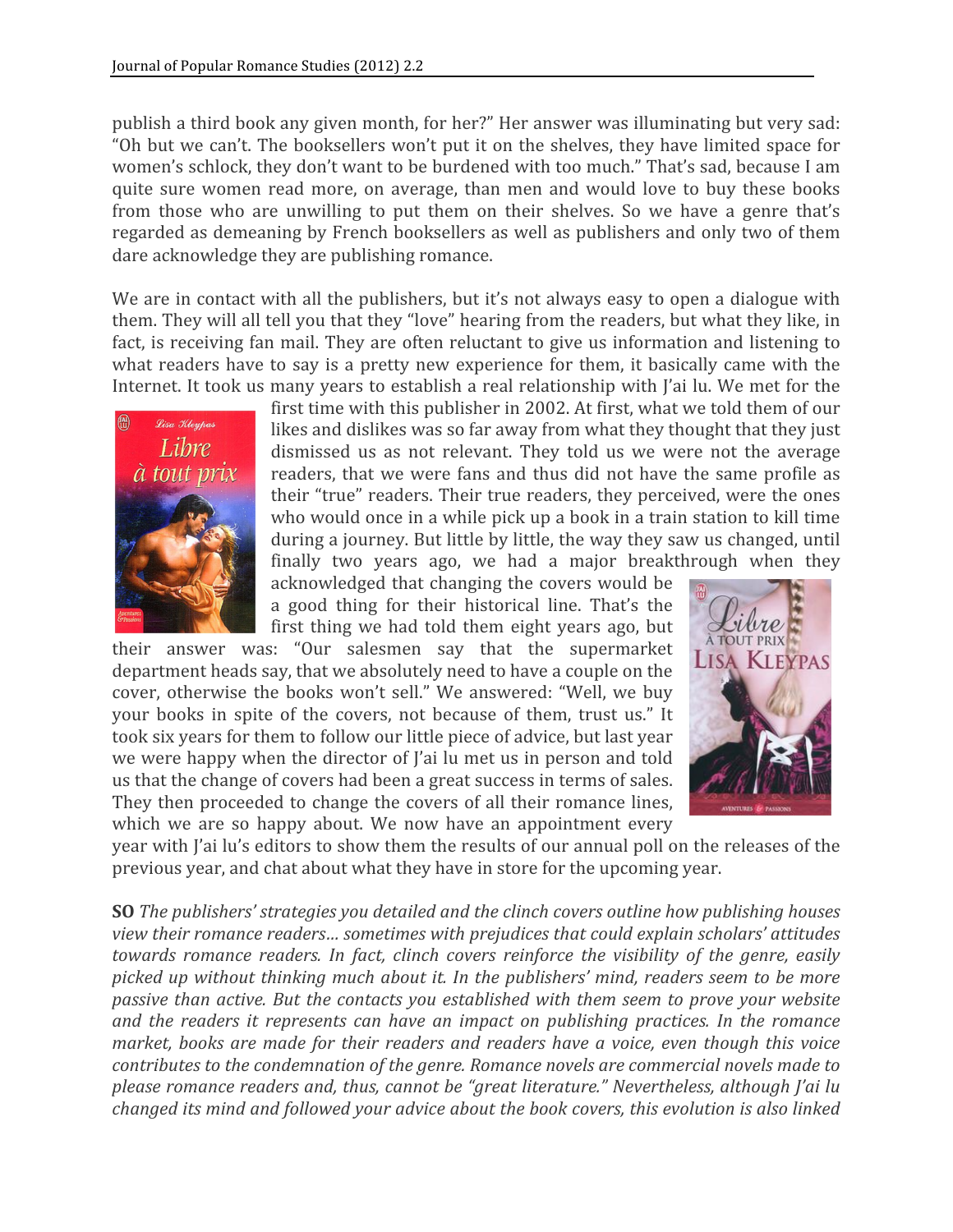to transformations decided in the United States. It seems to me that the French romance market is only a pale copy of the American one: new series and new subgenres (erotica, paranormal romance, etc.) launched in France are first of all tested on American readers. What do you think about the evolution of the romance genre? Do you think it fits with French *readers'
expectations?*

AC You are absolutely right, nothing new is created in France, as everything comes from the
American
market.
As
an
aside,
the
ebook
revolution
will
certainly
change
that,
but
time will tell... Right now, French publishers of course follow the trends of the American market, as the massive attack of the vampires and werewolves proves, but they also select trends they think will appeal to their readership. For example, they won't publish military romance,
because
in
Europe
patriotism
is
not
as
popular
as
in
the
USA,
perhaps
due
to
two rather recent and ugly conflicts on our soil. On that one I think they might be wrong, because
many
French
readers
who
read
in
English
are
fans
of
Suzanne
Brockmann.
I
loved every
one
of
her
books,
and
I
don't
think
I'm
a
big
war
enthusiast.
They
also
won't
publish inspirational
romance,
because
in
Europe
religion
is
a
charged
subject.
On
that
one
I
tend
to agree
with
 them,
 I'm
a
practicing
Roman
Catholic
and
am
not
at
all
keen
on
inspirational romance. So every new trend in the US is not automatically fed to the French market: it's more
complex
than
that.

**SO** *In* fact, even though romantic fiction is an international mass-market product and romance readers of all countries want to escape and fantasize, escapism and fantasy depend on national imagery. Therefore, French publishers only select romance novels that they think *will
sell
(Paizis).*

*Since
 romantic
 fiction
 has
 evolved,
 sex
 has
 become
 more
 "important."
 Although romance*  novels are identified by the French academic field as akin to Barbara Cartland's romances, they can be very sensual. While reading some press articles about Harlequin for example, I have sometimes found that romance reading has been considered as feminine "masturbatory" reading ("lecture masturbatoire"). What do you think of sex in romance novels? Given that *publishers
have
proposed
erotic
series
("Spicy"
by
Harlequin
or
"Passion
Intense"
by
J'ai
lu),
do you
think
that
sex
in
romantic
fiction
is
more
and
more
important?*

AC Well, sex is really an issue in French. In fact, US romance has become more and more explicit and the sensuality level is often sustained by rather crude expressions or words. These are very difficult to translate into French, because crude words are not often written and give a really vulgar undertone. That's why translators use euphemisms to tone down the
vocabulary
a
bit.

I remember when J'ai lu published their first books in their "Passion Intense" line. They sent advanced reading copies to us and we were dumbfounded. There was a historical, *Beyond Seduction* by Emma Holly, and because the translator didn't know what to do with the very crude vocabulary, he went to find seventeenth-century words and expressions
à
la
Marquis
de
Sade,
that
were
totally
ridiculous
or
impossible
to
understand without a dictionary of ancient French. We had a lot of fun reviewing the book, but when I saw
the
editor
on
our
next
meeting
in
Paris,
she
was
furious.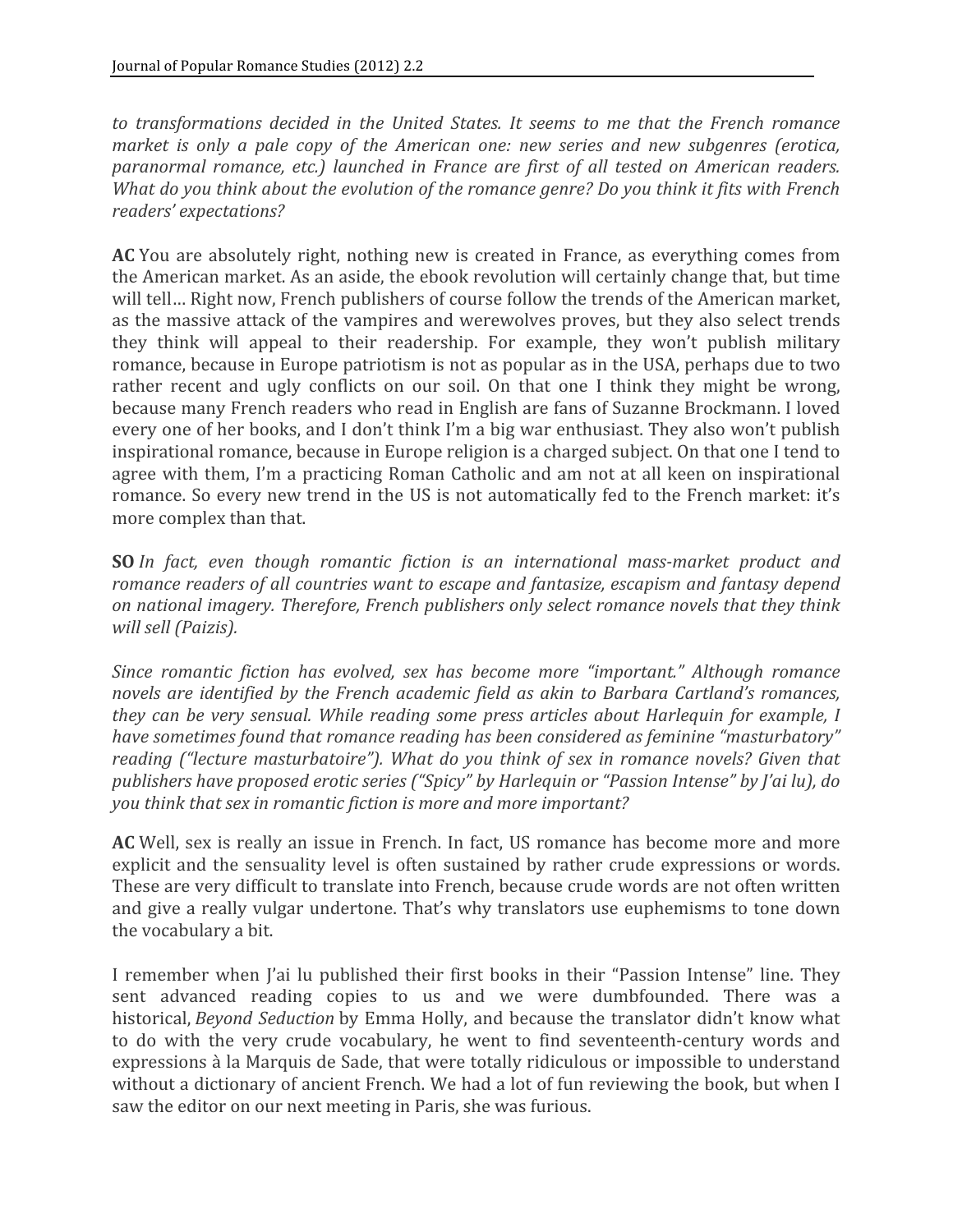Anyway, this kind of ancient vocabulary was dropped forever and now translators try to use contemporary vocabulary, but it is not easy, and they are often tempted to cut a sex scene
or
two,
because
they
are
such
a
pain
for
them.

I think sex is more and more present in romance. Readers often say that the story is more important to them and complain when there are too many sex scenes and not enough character
development,
but
 the
 fact
is
 that
when
a
novel
is
not
 sensual
enough,
 they
 feel cheated.
They
have
come
to
expect
sensuality
in
a
romance,
but
it
must
not
overwhelm
the characters
or
the
story:
a
difficult
balance
to
find
for
authors
and
translators.

**SO** *Even if many French scholars and sometimes publishers consider romance readers to be* passive readers, what you've said proves that they are, more than ever, active readers. That's why I tried to reevaluate French and some American theories (like the "nurturing theory") about popular romance reading in my doctoral dissertation on Francophone romance readers. I interviewed readers aged between 20 and 91 in 2007-2008 through a survey placed in libraries, second-hand bookstores and rest homes, and also via ads in TV magazines or via the website "Les Romantiques." Readers generally came from the middle classes and were employed or retired. Some of them were ex-romance readers. My sample was not representative, but the readers were drawn from diverse backgrounds and the readers I interviewed read all kind of romance novels (contemporary or historical, romance novels published by Harlequin or by *J'ai lu...*) What I discovered, which seems very important and interesting to me is: just as there are numerous and varying kinds of romance novels, there are numerous and varying readers and numerous and varying reading preferences. However, in research, and especially in the French academy, romance readers are generally considered to be a single, homogeneous group. Agnès, what do you think about this? As Webmaster of *"Les
Romantiques,"
you've
met
many
readers.*

ACI totally agree with you. The thing that many "outsiders" fail to understand about the romance genre is that it has been one of the fastest evolving in the past twenty years. They often
imagine
it
as
small
and
simple,
limited
to
short
novels
about
boy‐meets‐girl,
as
if
only Harlequin Presents existed. They are totally unaware of the numerous subgenres that have appeared
along
the
years.

We were recently contacted by four Psychology students who were assigned a study by their teacher. The question was: Is Harlequin ethological? They wanted us to give them three
or
four
books
titles
that
were
representative
of
Harlequin.
Our
first
answer
was:
but representative of what? Are you aware that there are more than fifteen very different Harlequin
lines?
They
were
not,
and
neither
was
their
teacher
apparently.

So yes, I think that there are very different novels in the romance genre and thus of course different readers who are looking for very different things. Although there are of course trends,
like
in
anything
else.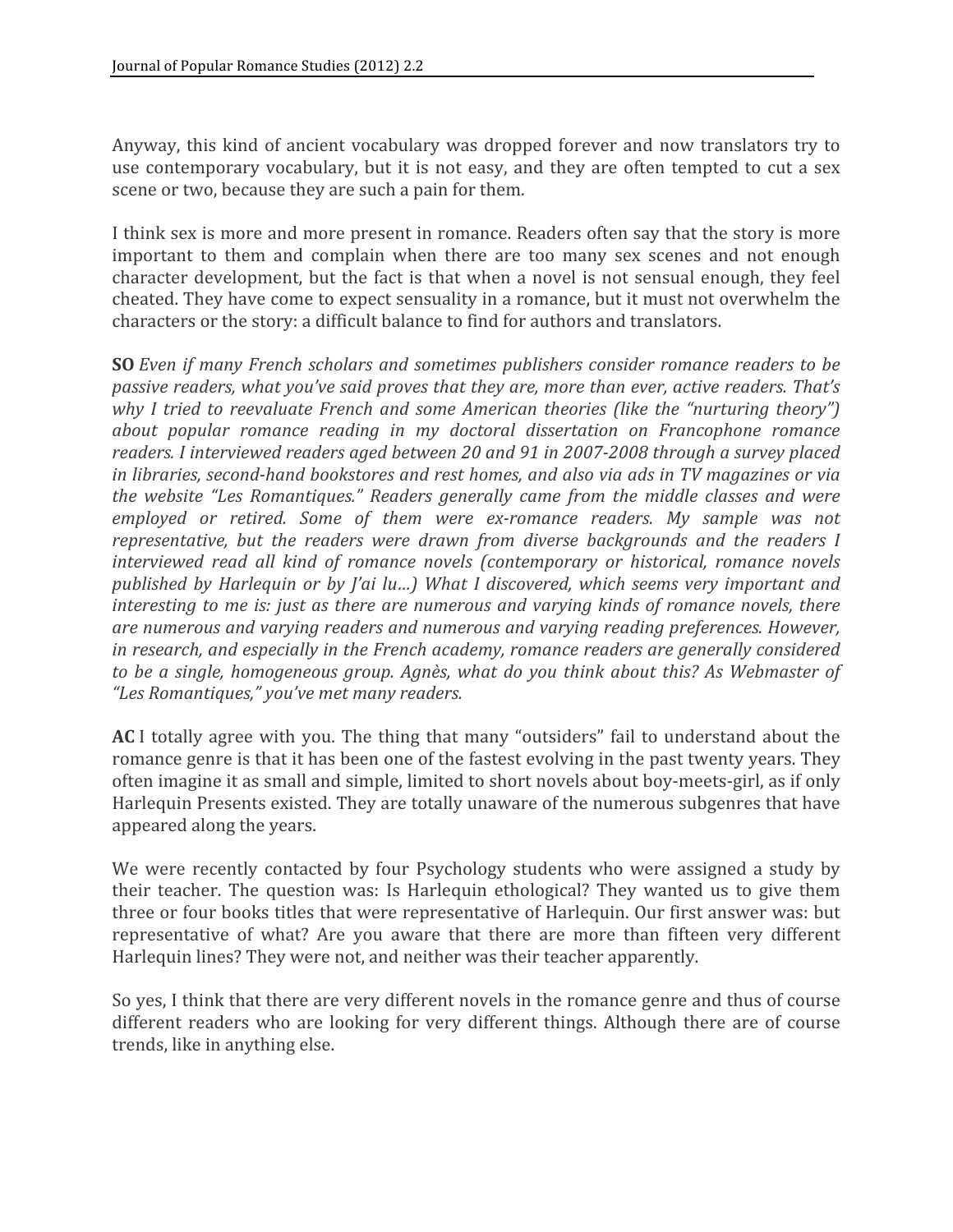We launched a challenge at the beginning of 2010: we asked our readers to write down every book they read, romance or anything else, even nonfiction. The idea was to have an objective view of what a typical romance reader read in a year. Well, after six months, the conclusion
was:
there
is
no
typical
romance
reader!

37 readers registered the books they read. They read an average of 10 books a month per reader, but beyond this figure lay a great diversity. The minimum seemed to be 3-4 books a month (16%), whereas the big readers tended to read 15 to 20 books a month (24%). I would like to point out that these figures match almost exactly what the rest of the French population reads per year, as shown in a 2008 poll by the magazine Livre Hebdo: 1-5 books a year for small readers (35%) and 20 plus books a year for big readers (9%). [See: http://www.livreshebdo.fr/actualites/DetailsActuRub.aspx?id=1552].

Romance readers tend to read much more than the rest of the population, but there is also a great diversity of reading habits among them. Finally, I would like to add that 20% of the books
listed
by
our
readers
were
not
romance.

**SO** *You* seem to suggest that romance readers don't necessarily read all the romance novels they find: they choose the romance novels they read from among romance subgenres and they don't necessarily read every novel they find. Romance readers can be selective and they don't exclusively read romance novels. It seems obvious but in the academic field it doesn't seem to be recognised. Additionally, all the readers I interviewed said romance novels were safe and easy to read. Scholars have assimilated them to passive readers who get "vampirised," dominated by their novels (Coquillat; Houel); however, I think readers accept a passive role and know the romance reading codes very well. Some of the readers I interviewed wrote short *romance
novels.
Agnès,
can
you
tell
us
more
about
this
and
about
the
reading
process?*

AC When I think of the effect romance has on me as a reader, it always reminds me of a story I read when I was a child in *All Creatures Great and Small* by James Herriot. As a veterinarian,
he
explained
that
sometimes
an
animal
suffered
so
much
physical
pain
that
it lost its will to live. He had had some success in those cases by injecting it with a massive, almost
lethal,
dose
of
narcotics
that
made
it
sleep
for
several
hours.
When
it
awoke,
it
was able
to
fight
again
for
its
life
and
hopefully
get
better.

To me, romance works a lot like that. I am lucky enough not to experience insufferable pain in
my
daily
life,
but
from
time
to
time,
I
become
so
weary,
so
exhausted
by
the
day‐to‐day routine, that I have nothing left with which to fight back, to find new solutions, or even to simply go on. Those are the times when I feel the urge to scream: I need fiction, and I need it now! After a few hours immersed in a romance where everything goes well, I feel much better
and
able
to
cope
with
anything
that
comes
my
way.

So of course reading romance may seem passive, and as you say I accept this, because I know that it will refill my batteries for many days to come. I think romance readers are rather more active and dynamic people, because the genre is empowering. For example, I hate thrillers, because after reading one I tend to feel terrified at night, looking under my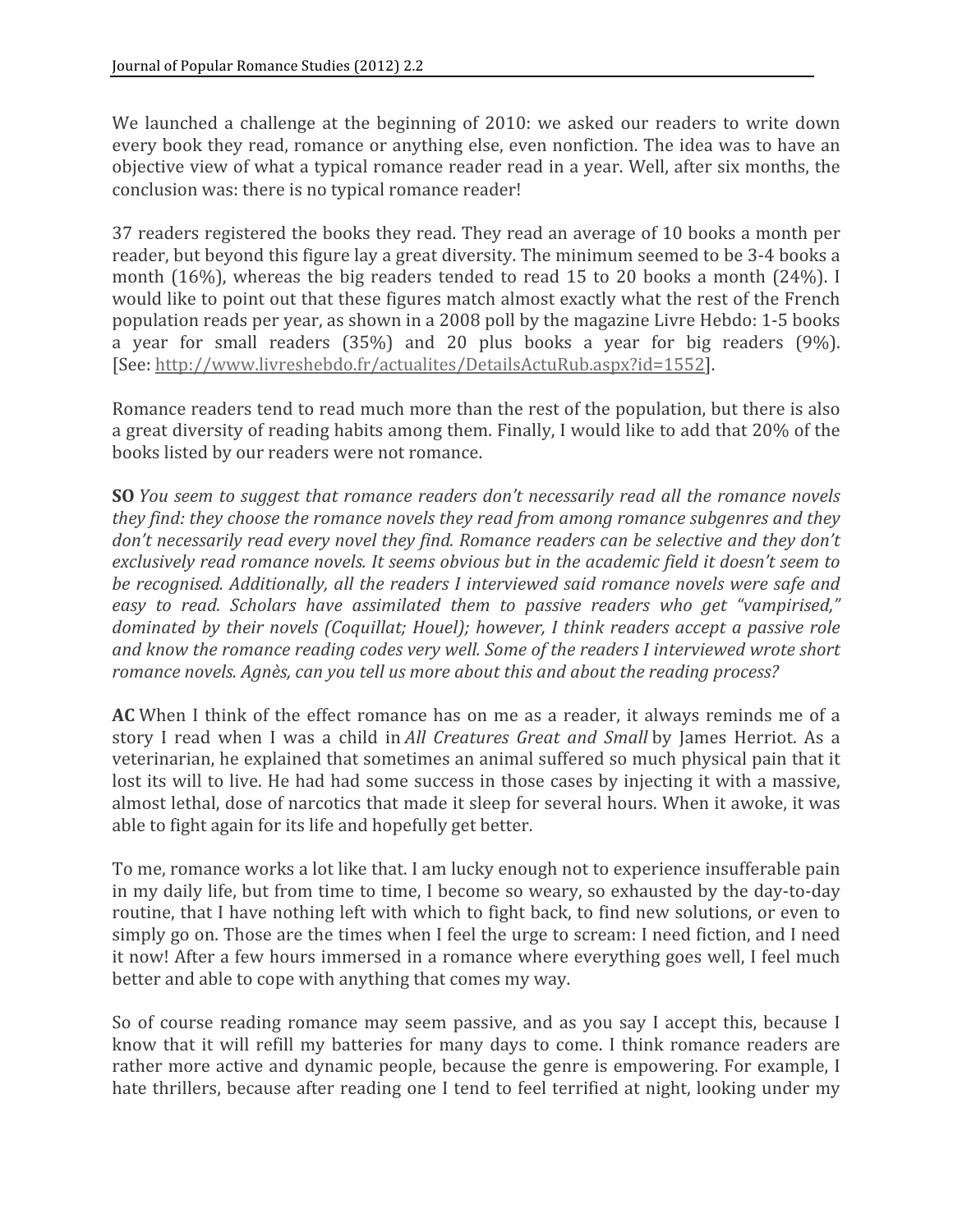bed to see if there is a serial killer waiting to kill me and my whole family. This does not happen with romance I am sure I will feel happy and confident after reading a good one. As you mentioned, many of us also write. It's very different from reading, but I think it's the genre
that
gives
us
the
confidence
to
do
so.

When we first met publishers, they were very surprised by us and they equally surprised us.
We
realized
that
they
did
consider
romance
readers
as
passive
readers,
who
would
read anything that was put on the shelves for them. They did not realize that we had favorite authors. They imagined that we would just look at the picture on the cover, realize—that's a romance book!—and then read the back cover blurb and buy the novel for the story. Well, I'm sure some readers do that, but there are also many readers who have favorite authors, who look for their backlists, who are ready to go out of their way to read what they want and not just what's given to them. For this reason, more than 20% of our members have decided
to
read
in
English.
Most
of
them
were
not
at
all
fluent
at
first;
they
had
only
learned English in school and had never spoken or read it for 10 or 20 years. I guess their attitude towards
reading
is
not
a
passive
one…

**SO** *Nonetheless, not all romance readers have this attitude. Maybe that's why, according to* some scholars, romance novels could be dangerous: romantic fiction would propose an ideal or corrupted vision of love and romance readers wouldn't be able to distinguish between fiction and reality. They would identify with passive heroines awaiting Prince Charming and tamed by a domineering hero (Rochman). However, in 1992, Laura Kinsale argued in Dangerous Men and Adventurous Women *(35-37)* that readers identify with the hero too. Romance novels don't recount only the adventures of a woman but the adventures of a man and a woman. And the readers I interviewed often identified with both characters. But some of them didn't identify at all: to quote Michel Picard and his essay La lecture comme jeu, they rather identify with "situations." Romance readers don't assimilate themselves to the *characters
of
the
novels
but
they
experience
what
the
characters
experience
and
particularly*  what they feel. Since what the characters feel is real even if the story is a paranormal story, romance reading is first of all an emotional reading. Agnès, what do you think about the identification process? Could you describe for us your experiences and your feelings when you *are
reading
a
romance?*

AC Well, I think there are all kinds of identification processes, depending on the reader. I know that I am rather "old school," because I tend to identify more with the heroine. In the 1980s,
romance
was
written
solely
from
her
point
of
view.
I
can
remember
clearly
the
first book I read that gave the hero's point of view; I found it refreshing and new at the time.

Today,
a
romance
written
exclusively
 from
 the
heroine's
point
of
view
would
clearly
lack something, because the reader wouldn't be able to understand the hero or share his emotions. But personally, I tend to identify more with the heroine and like a book with a good
heroine
even
if
the
hero
is
not
as
well
defined
or
as
interesting.
However
I
know
many readers
for
whom
the
hero's
point
of
view
is
more
important.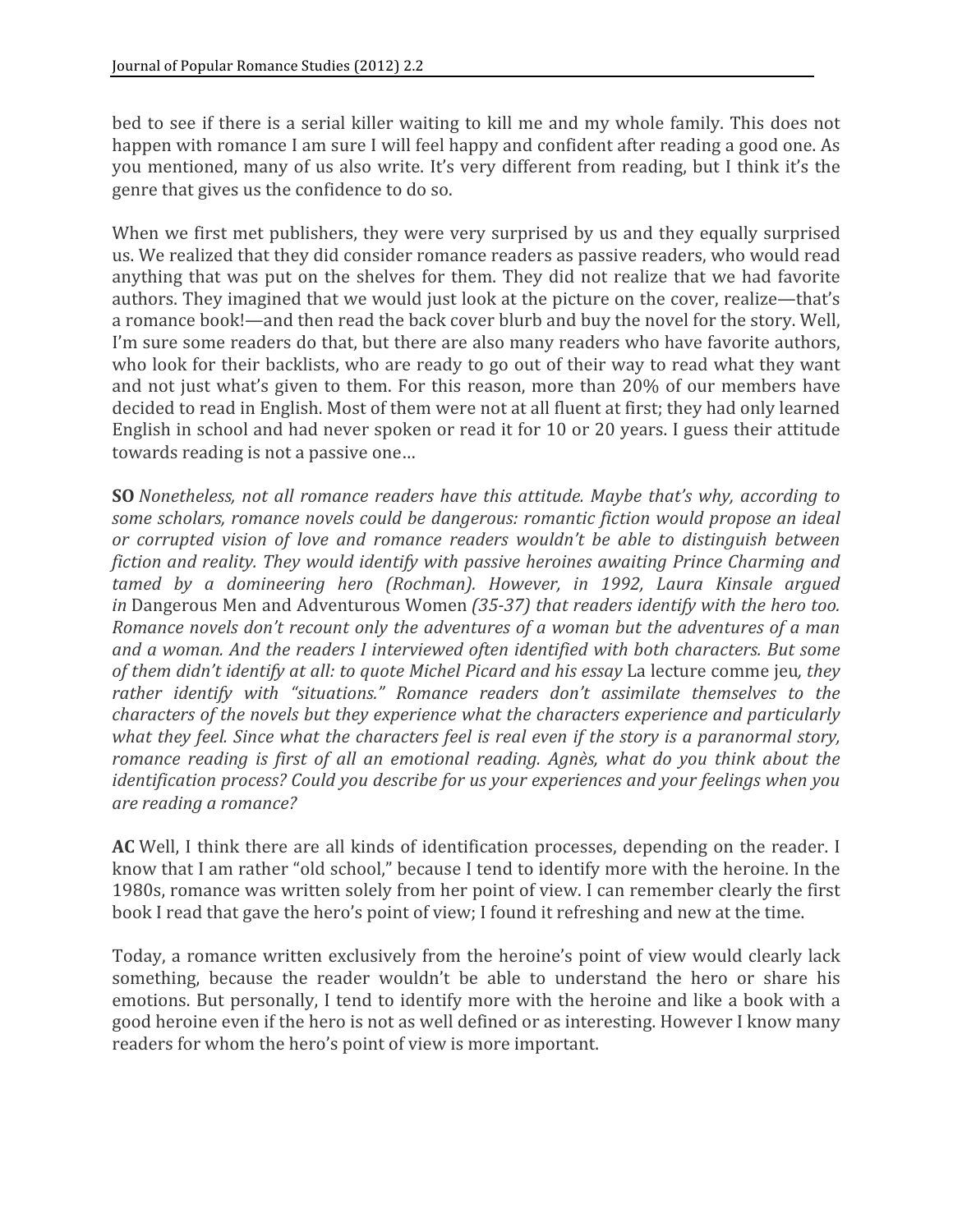As for the danger of identifying with a frail young heroine, I would like to share something that
 surprised
me
a
lot.
Some
 romance
novels
 have
 really
 rough
 heroes,
who
might
even bully a little the poor heroine. I tend to dislike that kind of novel, I prefer beta heroes, who are man enough not to need to punch their chests to prove it. But some readers love these big bad alpha males, and to my astonishment, I discovered that those who love them the most
 tended
 to
be
active
women,
with
 responsibilities
in
 their
jobs
and
who
were
pretty much in charge in their professional life as well as in their personal life: strong women, in short. I was baffled at first, and then it occurred to me that they probably liked to feel like a frail little thing once in a while, to be taken care of, as a change from their real life, where they had to be strong all the time. So much for the myth of the debilitating romance novel.

Finally, I am curious to know what the scholars you tell me about think about reader identification in M/M romance: i.e. romance novels where the heroes are male homosexuals. It's a strong subgenre of erotica and is written and read exclusively by women. There's a big lack of a frail heroine there ... That shows the identification process is much
more
complex
than
they
imagine.

**SO** In fact, the identification process is a complex process, whichever book we read. And fiction isn't reality. Even "popular" readers who like to immerse themselves in a fictional world know that it differs from real life. Although the identification process differs from one reader to *another
 and
 although
 readers
 are
 different
from
 each
 other,
 romance
 readers
 nevertheless*  share some characteristics. When I interviewed some of them, I noticed that, for both old and young, the first romance reading was generally linked to important life experiences like adolescence or retirement. And I think that perhaps romance reading could be linked to *identity
development.*

AC I don't know. I have never examined the identification process from this point of view. I began
 reading
 Harlequin's
 Contemporary
 Series
 Romance
 when
 I
 was
 sixteen
 and
 my mother began to buy them for herself at the beginning of the 1980s. I was quite hooked from
the
start
and
she
was
sometimes
mad
at
me
because
I
would
find
the
new
books
she had just bought and take them to my room before she could even read them. Anyway, this ended when I left home at the age of eighteen to study international business in Paris. I didn't have much time to read romance and my mother got fed up with it and threw out every
Harlequin
book
in
the
house.

A few years later I had finished my studies, had a job, and was married. My husband and I had just bought an apartment in Paris, and I remembered those sweet Harlequin romances I used to read when I was younger. I wanted to read that kind of book again. So I went to the
supermarket,
and
found
myself
drawn
more
towards
historical
romance,
because
I
love history and they give me more of a break from real life. That's when I fell in love with romance
for
the
second
time:
this
was
at
the
beginning
of
the
1990s.

For me romance reading was more a question of opportunity. The first time, my mother bought the books and made them available at no cost for me. The second time, I think I was at a point in my life where I began to settle down and have time to read. I see retirement as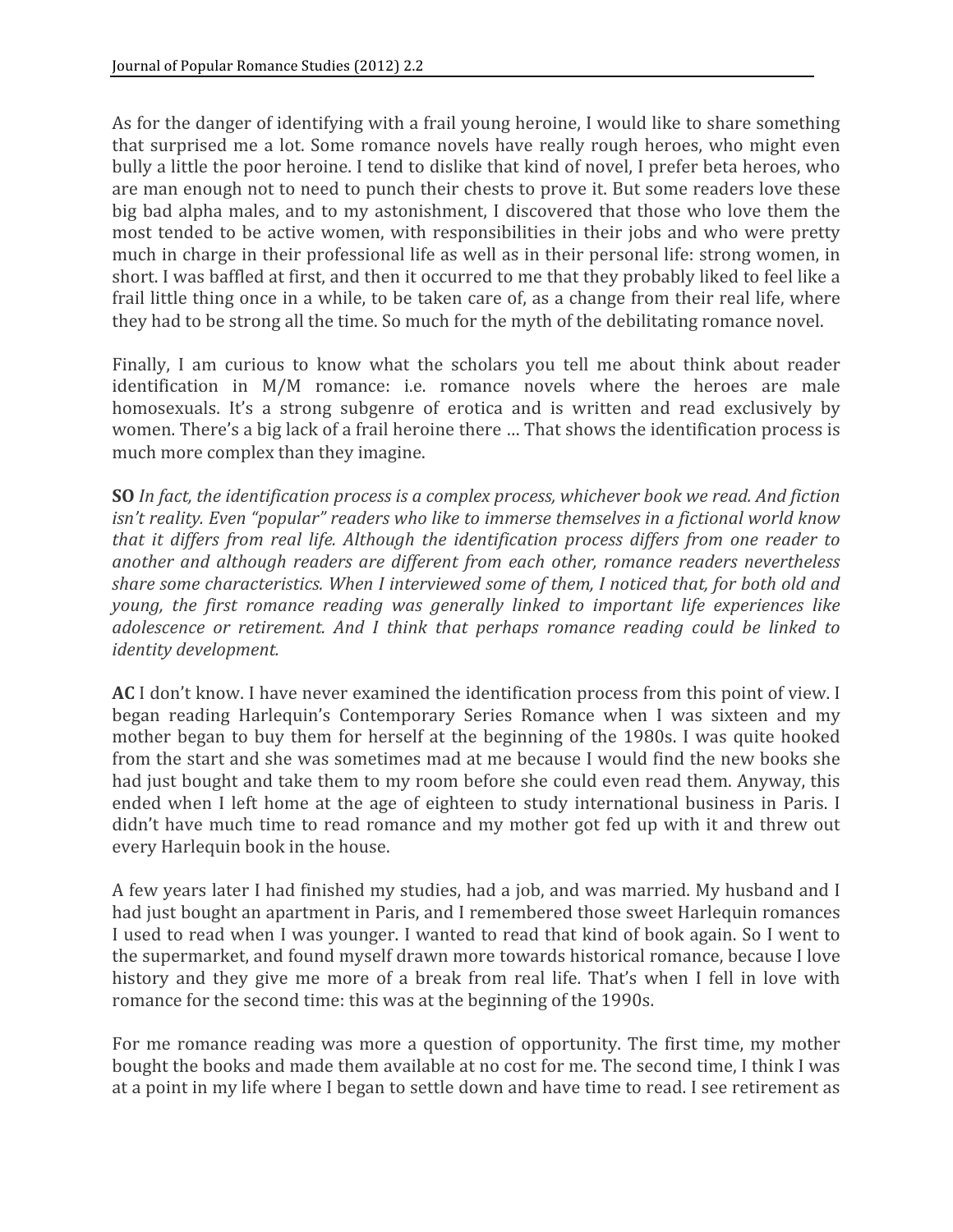the
same
kind
of
opportunity:
more
time
to
do
something
you
like,
and
fewer
concerns
that you
should
be
doing
something
more
important,
to
further
your
career
or
make
a
home,
for example.

I think romance is an entertainment that takes a rather large amount of time. So you need to have enough time not to feel guilty about it. Of course there are also readers who come to romance when they have had a rough time in their life, like illness or the loss of a loved one. They use romance to escape a day-to-day life that has become difficult to bear, as a breathing
space
I
guess.

I am not sure that romance helps to develop identity, if that is what you mean.

**SO** *I* don't suggest that romance helps to develop identity. But Nicole Robine thought that romance reading could be psychologically determined. And actually, I think that the first reading can be psychologically determined, *i.e.* linked to some important life experiences such as adolescence, retirement, or illness as you pointed out. However, romance reading cannot be exclusively explained by these kinds of experiences. You began reading romantic fiction at sixteen but, if romance reading was exclusively psychologically determined, you would have stopped reading these books when you became an adult. Therefore, one question remains: why do romance readers read romance novels? It isn't just a question of opportunity. In interviews, readers told me "I read to relax," "I read to escape," "I read to dream." All of these answers are applicable to other types of fiction (mystery novels, western fiction...). So why do readers choose romance novels to relax, to escape, or to dream? I would argue that romance novels open a door to a world where love and, in particular, life are celebrated: a world where *relationships—all
types
of
human
relationships—are
celebrated
and
idealized.*

AC<sub>I</sub> think you have summed it up pretty well. The world of romance is safe: the goodies will win in the end, the baddies will get what they deserve. Love triumphs, romantic love of course,
but
also
love
in
the
family.
Romance
celebrates
positive
emotions,
puts
forward
the best in humanity: it's a message of hope. That's why romance is empowering, I think: no matter how difficult their journey is, we feel assured that, in the end, all will be well for our heroes. We can safely feel optimistic ... When you ask readers why they prefer romance, I think
the
answer
you
get
most
of
the
time
is:
because
of
the
happy
ending.

**SO** *In fact, in romance novels, all conflicts are resolved and all relationships, in the end, are positively
established.
That's
why
romance
as
a
reading
choice
could
perhaps
be
considered
as*  a "symptom" of a society—our society—where human relationships are difficult to establish and yet are simultaneously considered as a temporary positive solution to this social sickness, *since
romantic
fiction
offers
a
humane
vision
of
the
world.*

<sup>[1]</sup> Delly was the pseudonym of a French brother and sister, Frédéric and Jeanne-Marie Petitjean de la Rosière, who wrote romantic fiction at the beginning of the twentieth century.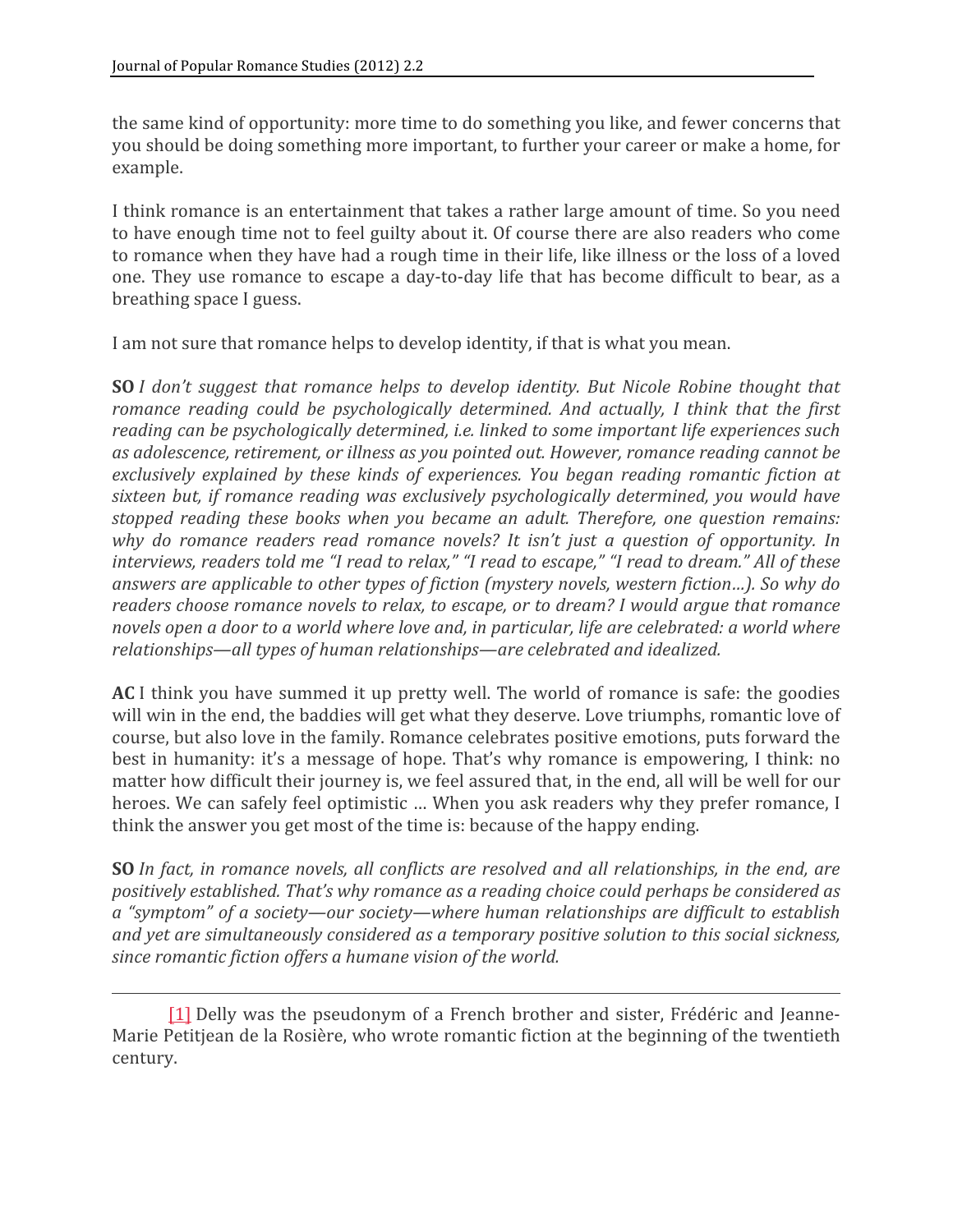[2] Max du Veuzit, Magali, and Delly (see note 1, above) wrote Francophone romance fiction between 1900 and 1960; they were commercially successful until Harlequin
sold
its
first
romance
novels
in
French.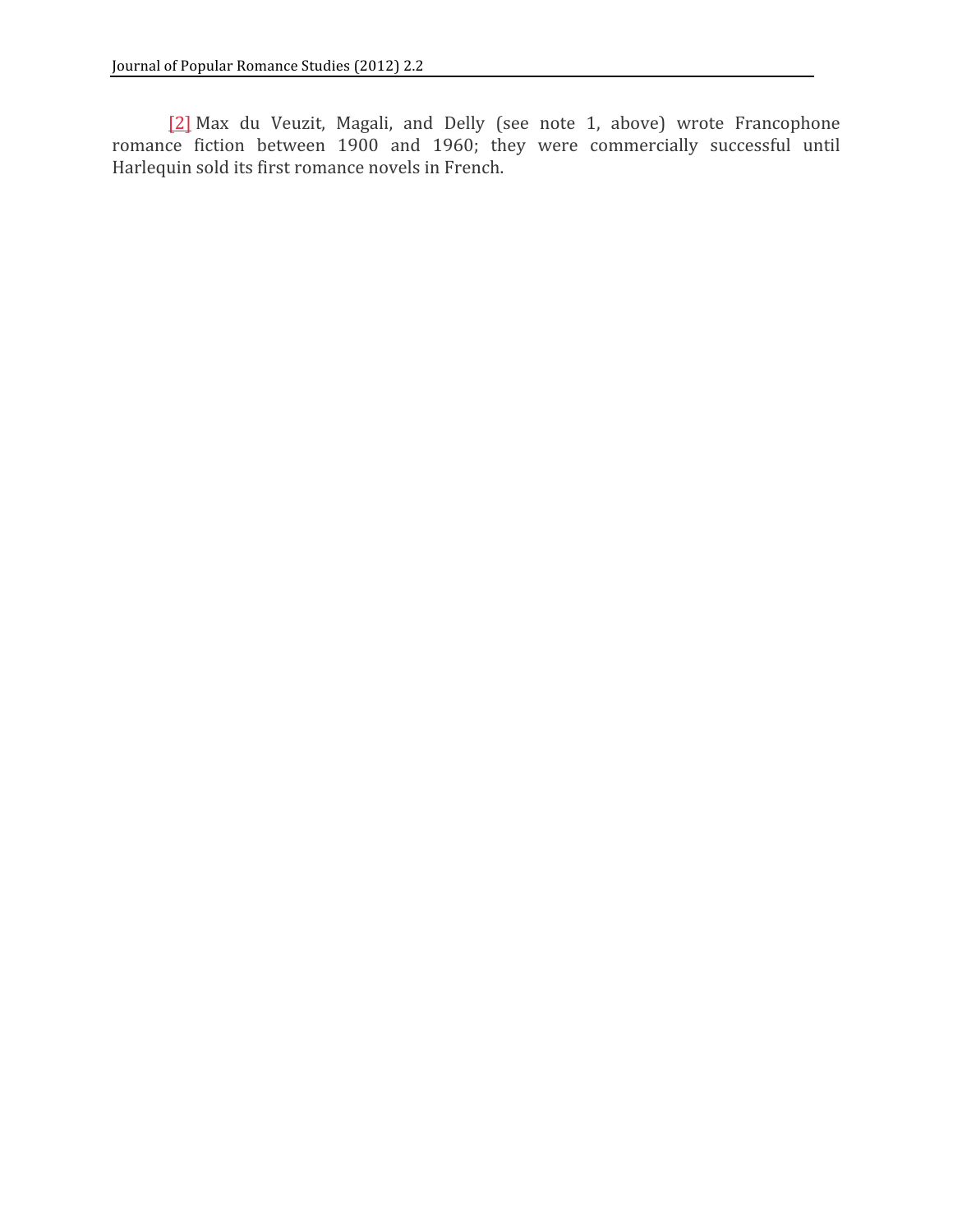## **Reference
List**

Bettinotti, Julia. "Lecture sérielle et roman sentimental." *L'acte de lecture*. Ed. Denis Saint-Jacques.
Québec:
Éditions
Nota
bene,
1998.
161‐176.

Bettinotti Julia, ed. *La Corrida de l'amour : le roman Harlequin*. Québec: XYZ, 1992.

- Bettinotti, Julia and Pascale Noizet, ed. *Guimauve et fleurs d'oranger: Delly*. Québec: Nuit Blanche
Éditeur,
1995.
- Cadet,
 Christiane.
 "Roman
 sentimental
 ou
 histoire
 des
 sentiments." *Pratiques* 50
 (1986): 101‐110.

de
Certeau,
Michel. *L'invention
du
quotidien:
1.
arts
de
faire,
Folio*.
Paris:
1997.
239‐255.

Collovald, Annie and Erik Neveu. *Lire le noir: Enquête sur les lecteurs de récits policiers*. Paris:
Bibliothèque
publique
d'information/Centre
Pompidou,
2004.

Constans,
Ellen,
ed. *Le
Roman
sentimental*.
Limoges:
Trames,
1990.

- Constans, Ellen. "Parlez-moi d'amour: Le roman sentimental." Des romans grecs aux *collections
de
l'an
2000*.
Limoges:
PULIM,
1999.
- Coquillat,
Michelle. *Romans
d'amour.* Paris:
Éditions
Odile
Jacob,
1988.

*Études
littéraires* 16.3
(1983).

- Graner, Marcel. "La série rose." *Richesses du roman populaire*. René Guise and Hans-Jörg Neuschäfer ed. Nancy: Centre de recherches sur le roman populaire de l'Université de Nancy II et du "Romanistisches Institut de l'Université de Sarrebruck, 1986. 209-222.
- Helgorsky, Françoise. "Harlequin ou la quête du grand amour." Communication *et langages* 63
(1985):
83‐98.
- —.
"Harlequin:
L'unité
dans
la
diversité
et
vice‐versa…" *Pratiques* 54
(1987):
5‐19.

Hoggart,
Richard. *La
culture
du
pauvre*.
Paris:
Les
Editions
de
Minuit,
1970.

- Houel, Annik. Le roman d'amour et sa lectrice: Une si longue passion: L'exemple Harlequin. Paris:
Éditions
de
L'Harmattan,
1997.
- Krentz, Jayne Ann, ed. *Dangerous Men and Adventurous Women: Romance Writers on The Appeal
of
Romance*.
Philadelphia:
University
of
Pennsylvania
Press,
1992.
- Noizet,
Pascale. *L'idée
moderne
d'amour:
Entre
sexe
et
genre:
vers
une
théorie
du
sexologème*. Paris:
Éditions
Kimé,
1996.
- Olivier, Séverine. "Le roman sentimental. Productions contemporaines et pratiques de lecture."
Doctoral
dissertation,
Université
Libre
de
Bruxelles,
2009.
- Owen, Mairead. "Re-inventing romance: Reading popular romantic fiction." Women's *studies
International
Forum* 20.4
(1997).
- Paizis George. "Category Romances: Translation, Realism and Myth," The Translator 4.1 (1998):
1‐24.
- Paulvé, Dominique and Marie Guérin. *Le roman du Roman rose*. Paris: JC Lattès, 1994.
- Péquignot Bruno. La relation amoureuse : Analyse sociologique du Roman Sentimental *Moderne*.
Paris:
Éditions
de
L'Harmattan,
1991.
- Picard, Michel. *La lecture comme jeu: essai sur la littérature*. Paris: Les Éditions de Minuit, 1986.
- Préfontaine, Clémence. *Le roman d'amour à l'école*. Québec: Les Éditions Logiques, 1991.
- Richaudeau,
François.
"La
Galaxie
Harlequin,
des
auteurs
et
des
romans." *Communication
et langages* 67
(1986):
9‐24.